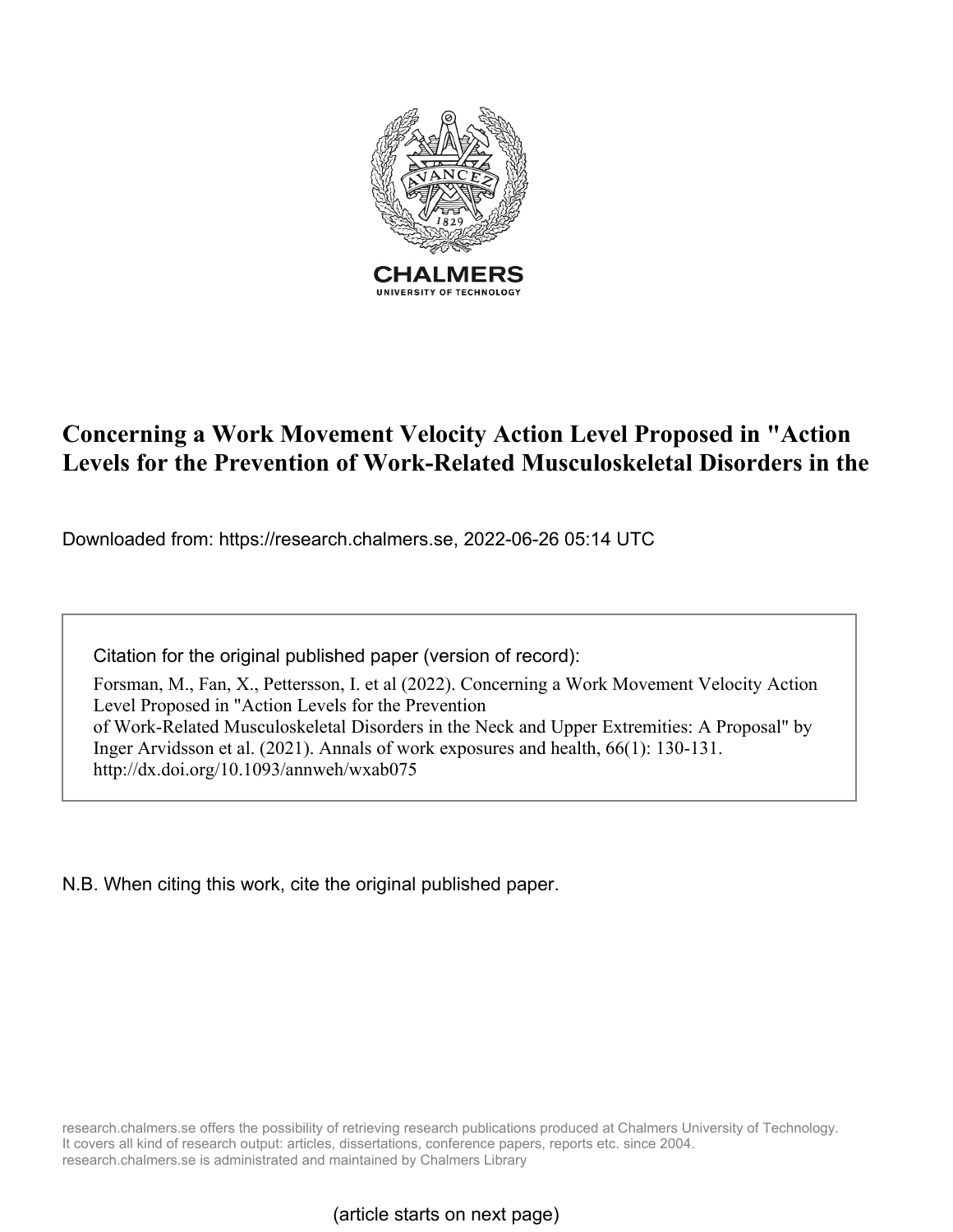

**OXFORD** 

### Letter to the Editor

## **Concerning a Work Movement Velocity Action Level Proposed in "Action Levels for the Prevention of Work-Related Musculoskeletal Disorders in the Neck and Upper Extremities: A Proposal" by Inger Arvidsson** *et al***. (2021)**

### **Mikael Forsman[1,](#page-1-0)[2](#page-1-1)[,3](#page-1-2), [\\*,](#page-1-3) [,](https://orcid.org/0000-0001-5777-4232) Xuelong Fan[2](#page-1-1) , Ida-Märta Rhén[2,](#page-1-1)[3,](#page-1-2)[4](#page-1-4) and Carl Mikael Lin[d2](#page-1-1)**

<span id="page-1-2"></span><span id="page-1-1"></span><span id="page-1-0"></span>1 Division of Ergonomics, School of Engineering Sciences in Chemistry, Biotechnology and Health, KTH Royal Institute of Technology, Hälsovägen 11C, SE-14157 Huddinge, Sweden; 2 IMM Institute of Environmental Medicine, Karolinska Institutet, SE-171 77 Stockholm, Sweden; 3 Centre for Occupational and Environmental Medicine, Stockholm County Council, SE-113 65 Stockholm, Sweden; 4 Department of Industrial and Materials Science, Chalmers University of Technology, SE-412 96 Gothenburg, Sweden

<span id="page-1-4"></span><span id="page-1-3"></span>\*Author to whom correspondence should be addressed. Tel: +46 704910196; e-mail: [miforsm@kth.se](mailto:miforsm@kth.se?subject=)

The recent article by [Arvidsson](#page-2-0) *et al.* (2021) gives recommendations for so-called 'action levels' to be used for risk assessments based on technical measurements. It is an important article, since technical measurements are more accurate than those obtained by observational methods, and since technical measurement instruments now are becoming less expensive and more practically useful to quantify workload for both researchers and practitioners. Today, accelerometers used as inclinometers for measurement of postures and movements are often replaced by so-called inertia measurement units (IMUs), which in addition to accelerometers include gyroscopes. IMUs have shown high accuracy for upper arm postures and movements when compared to optical (gold standard) methods (Yang *et al.*[, 2017;](#page-2-1) [Chen](#page-2-2) *et al.*, [2018](#page-2-2)). These studies also confirmed the effect of the intrinsic errors of accelerometer in upper arm measurements, which [Bernmark and Wiktorin \(2002\)](#page-2-3) showed, and explained as induced by the centripetal force acting on the accelerometers especially at high arm movements.

Arvidsson *et al*. represent a research group with an impressive publication history; they have developed methods and for about three decades carried out measurements in about 60 different occupation groups—with simultaneous standardized clinical health examinations ([Balogh](#page-2-4) *et al.*, 2019). They have been consistent in their methods, low-pass filter cut-off frequencies, and output variables, and algorithms for computing variables have been kept the same throughout the decades. In the referred article, they wrote: 'By inclinometry, we recorded work postures of the head, upper back, and upper arms…', and 'Movement velocities were then calculated by derivation'. It may lead the reader to interpret that arm velocity was computed by derivation of the arm elevation angle in similarity with wrist movement velocity, which is also included in their list of action levels and has been computed by derivation of the wrist flexion angle. However, the authors do refer to [Hansson](#page-2-5) *et al.* (2006), where the arm velocity is computed as the so-called 'generalized angular velocity'. The generalized angular velocity includes all three axes of the accelerometer and the velocity is the normalized resultant angular movement on the unit sphere per time unit. Since this also includes the radial axial movement, it is, in field measurements, higher than the inclination velocity.

© The Author(s) 2021. Published by Oxford University Press on behalf of the British Occupational Hygiene Society.

This is an Open Access article distributed under the terms of the Creative Commons Attribution License (<https://creativecommons.org/licenses/by/4.0/>), which permits unrestricted reuse, distribution, and reproduction in any medium, provided the original work is properly cited.